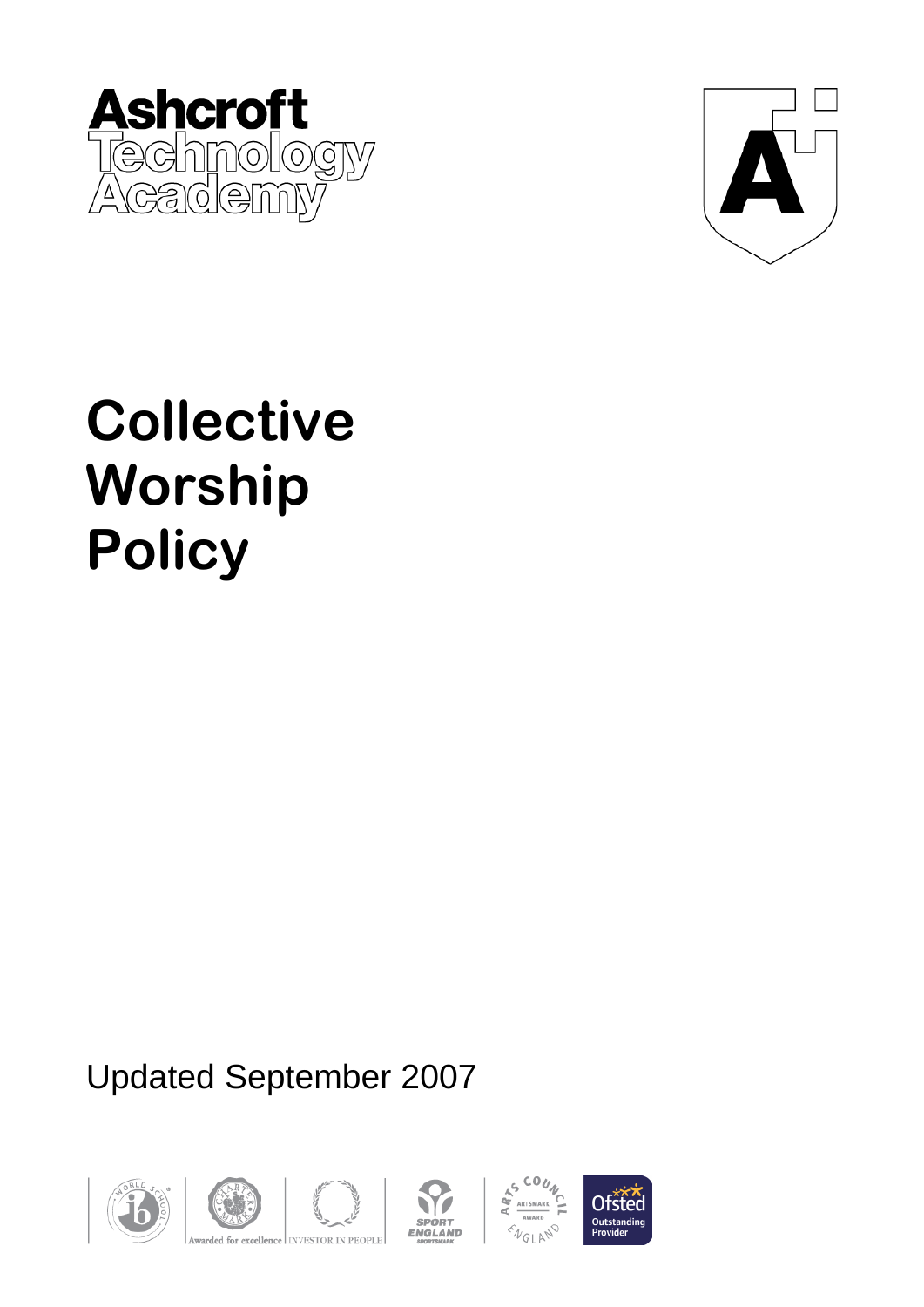# **COLLECTIVE WORSHIP POLICY STATEMENT**

# **The aims of collective worship at Ashcroft Technology Academy are seen as follows:**

- To have great educational and personal worth
- To provide a focal point in the life of the college  $\bullet$
- To explore and share beliefs  $\bullet$
- To promote a common ethos and shared values
- To reinforce positive attitudes  $\bullet$
- To develop a sense of community
- To re-affirm, interpret and put into practise the values of the college  $\bullet$
- To give an opportunity to reflect in accordance to personal belief
- To present students and staff with a time to pay attention to those things in life which have the greatest meaning for us
- To encourage and promote appropriate participation and response (through being actively involved or listening)

#### **Presentation and formats**

There are three types of collective worship that take place at Ashcroft Technology Academy:

- Whole College
- Year
- House (this is usually delivered by a tutor group)  $\bullet$

The presentation and format for these differ according to the nature of the assembly.

#### **1. Whole College**

These are led by members of the leadership team and other members of staff and are held in the main hall. Presentation styles include the relaying of stories, the use of music, visual images and multi-media enhanced delivery. A rota is drawn up by the Vice Principal.

#### **2. Year**

These are led initially by the Student Progress Managers and also by individual Tutor Groups. All groups are encouraged to take part on a rota basis.

# **3. House**

The three Deputy Principals of the Houses Challenger, Discovery and Endeavour lead these along with tutor groups working on a rota basis.

Outside agencies are invited to help in the delivery of the programme at the request of staff leading the particular assembly.

An example of weekly assemblies for Year 7:

| Mondav          | uesdav | $\mathbf{A}$<br>Wednesdav | hursdav | <b>Friday</b> |
|-----------------|--------|---------------------------|---------|---------------|
| Whole<br>School |        |                           | Year    | House         |